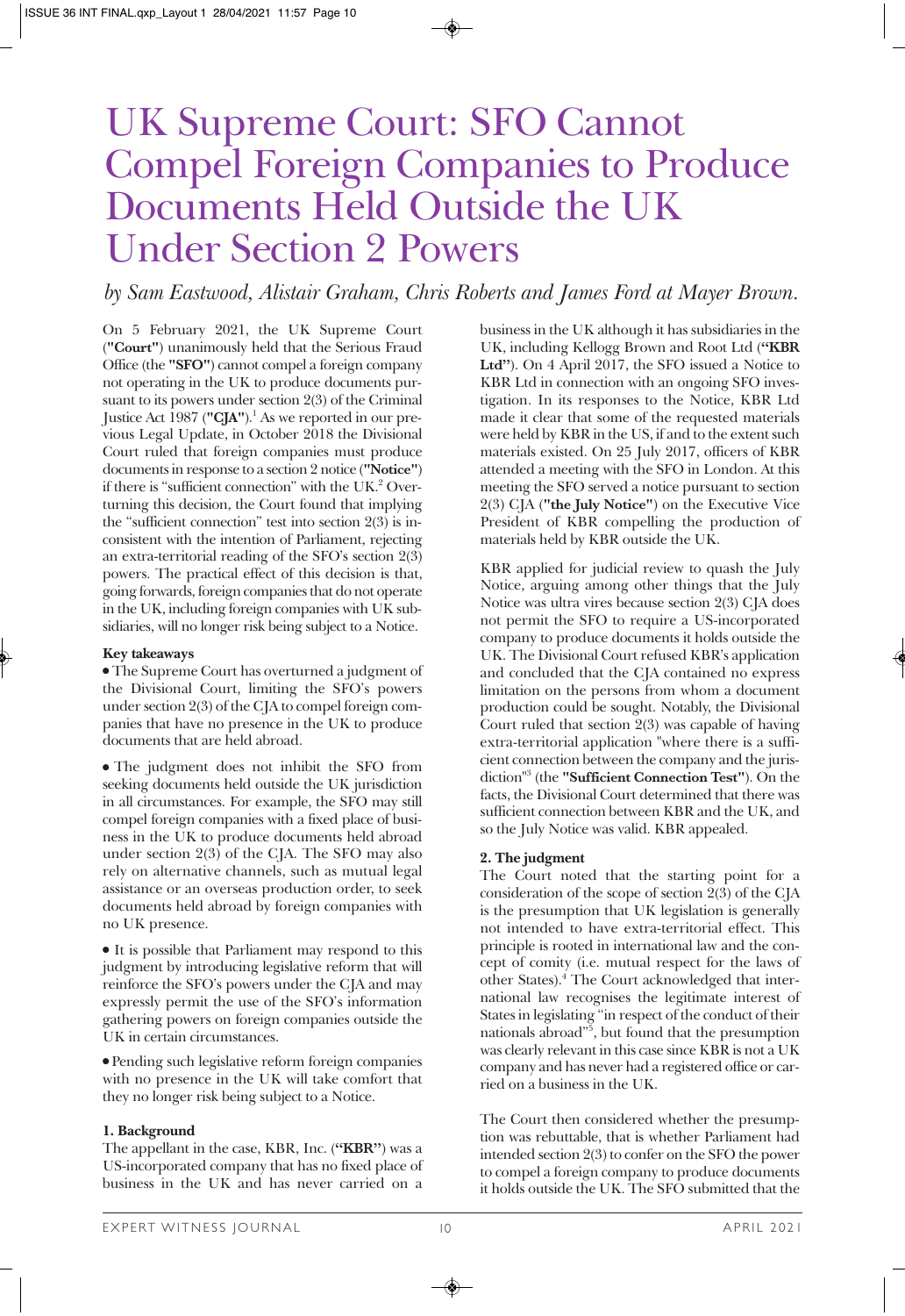wording of section 2(3) CJA is "deliberately wide" and is not limited to documents in the possession or control of the recipient of a Notice.<sup>6</sup> The Court acknowledged the SFO's submissions in this respect, but noted that Parliament would normally make express provision where it intends to give extra-territorial effect to a statutory provision. Section 2(3) CJA has no such express provision.

However, the Court continued that it was possible for extra-territoriality of a statutory provision to be implied, including from the scheme, context and subject matter of the legislation. KBR argued that the CJA did not have extra-territorial effect as section 17 CJA provides that the Act "extends to England and Wales only".7 The Court found that this provision did not assist KBR as it simply provided that the CJA formed part of the law of England and Wales, rather than dealing with issue of territoriality. The Court instead suggested that the practicality of enforcement was more relevant to identifying such implied terms.

The Divisional Court had agreed with the SFO's submission that section 2(3) CJA implied some extraterritorial scope because otherwise UK companies could resist Notices on the basis documents were stored on servers out of jurisdiction. However, in this judgment the Court held this example was not "a satisfactory basis for the reasoning<sup>18</sup> because:

 $\bullet$  It was questionable whether the legislation is given any material extra-territorial effect in this hypothetical situation;

• The presumption against extra-territoriality applies with much less force to legislation governing conduct abroad of a UK company; and

• This does not indicate the intention of Parliament for the very different circumstances of the present case, namely where the address of the July Notice is a foreign company that has never carried on a business in and has no presence in the UK.

Finally, the Court considered the SFO's further submission that extra-territorial effect may be implied where the purpose of the legislation cannot be achieved without such effect. The Court stated that the "question whether such a purposive reading is capable of rebutting the presumption against extraterritorial application will depend on the provisions, purpose and context of the relevant statute."9

#### **3. Legislative history**

The Court therefore examined the legislative history of the CJA, to determine whether it could be implied that a Notice had extra-territorial effect.

#### **3.1 The Roskill Report**

The CJA was enacted to give effect to the recommendations in a 1986 report of the Fraud Trials Committee, which was chaired by Lord Roskill (the **"Roskill Report"**), and led to the creation of the SFO. The Roskill Report had recommended that powers should be granted to the SFO in line with those of the then Department of Trade and Industry

(**"DTI"**) under section 447 of the Companies Act 1985, to compel companies to produce documents. Whilst the Roskill Report did not deal with whether such powers should have extra-territorial effect, section 453 of the Companies Act 1985 provided that the DTI could exercise these powers in relation to foreign companies to the extent they were carrying on or had carried on business in Great Britain. However, no such equivalent provision was included in the CJA.

The Roskill Report did address the obtaining of foreign evidence for trials in England and Wales, and noted there was no power to compel someone out of jurisdiction to bring documents into the jurisdiction, and that evidence taken abroad was not admissible in criminal proceedings in England and Wales. It went on to recommend that legislation be sought to enable evidence to be taken abroad for use in criminal cases in England and Wales and that negotiations be set in train with other countries to provide for reciprocal arrangements on the taking and receipt of evidence, for example under mutual assistance treaties.

Ultimately, the Court found nothing in the Roskill Report recommending the creation of "a statutory power which would permit UK authorities unilaterally to compel, under threat of criminal sanction, the production of documents held out of [UK] jurisdiction."10 On the contrary, the Court found that the Roskill Report emphasised the importance of establishing reciprocal arrangements for obtaining evidence from abroad.

#### **3.2 The development of the CJA and subsequent legislation**

The Court then considered the Criminal Justice Bill 1986/7 (the **"Bill")** which became the CJA.

The Bill set out a court procedure for requesting assistance of foreign courts in obtaining evidence from abroad, echoing the assessment of the Roskill Report that existing informal procedures for obtaining such evidence through diplomatic channels tended to be ineffective. However, these provisions were removed prior to the CJA being enacted.

A similar provision setting out a procedure for requesting assistance from foreign courts was instead included in the Criminal Justice Act 1988, although this was directed at obtaining evidence for use in criminal trials and not for the investigation of crime in general. The Court found this was enough to show that Parliament intended evidence should be secured from abroad by international co-operation as envisaged in the Roskill Report, rather than by unilaterally compelling (under threat of criminal sanction) the production in the UK of documents held abroad by a foreign company.

The Court noted further subsequent legislation extended the UK's participation in international co-operation, adding weight to this assessment, including: the Criminal Justice (International Co-Operation Act 1990, the Criminal Justice and Public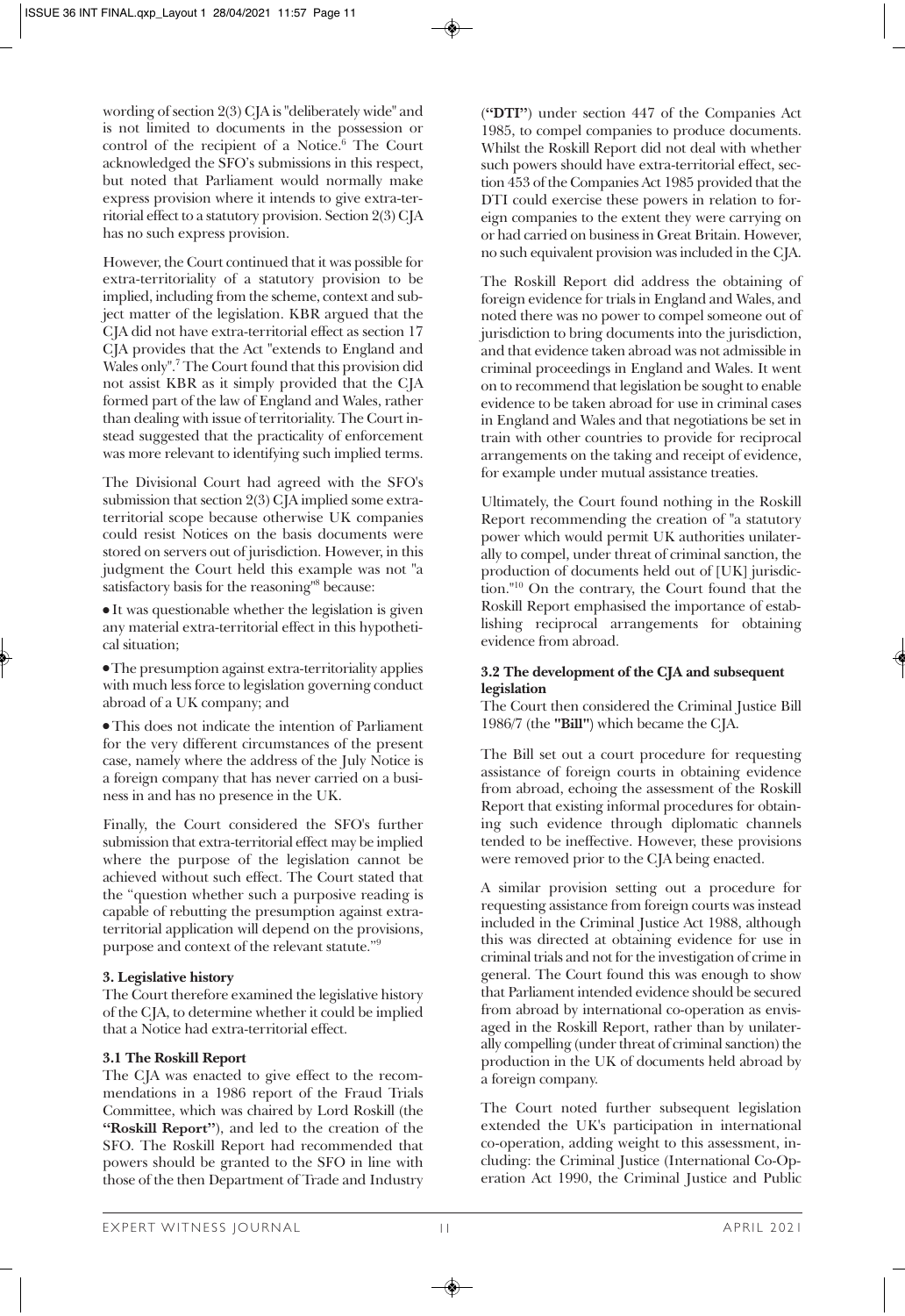Order Act 1994 and the Crime (International Co- Operation) Act 2003. The Court also noted that the UK and US have entered into international agreements relating to mutual legal assistance in both 1994 and 2003.

The Court concluded that successive Acts of Parliament had developed structures in domestic law which permit the United Kingdom to participate in international systems of mutual legal assistance in relation to both criminal proceedings and investigations. It noted that the safeguards and protections enacted by the legislation were of "critical importance" to the functioning of this international system. This included the regulation of the uses to which documentary evidence might be put and provision for its return.

The Court therefore held it was "inherently improbable"11 that Parliament had intended for the SFO to have unilateral power to demand evidence from abroad without recourse to the Courts and without any of the safeguards put in place under the scheme of mutual legal assistance.

#### **4. Serious Organised Crime Agency v Perry [2012] UKSC 35 (the "Perry Case")**

KBR drew attention to the Perry Case as a helpful analogy to the case at issue. In the Perry Case, proceedings were brought under the Proceeds of Crime Act 2002 (**"POCA"**) by the Serious Organised Crime Agency (**"SOCA"**), which sought to deprive Mr Perry and his family of assets obtained in connection with his criminal conduct, namely a pension scheme fraud he had operated in Israel. The Judge in this matter made a disclosure order against Perry and his family under section 357 of POCA, and information notices were given to Perry and his daughters under this disclosure order by letter addressed to Perry's house in London. However the intended recipients were known by SOCA to be outside the jurisdiction of the UK. An application was made for the information notices to be set aside. The Supreme Court held unanimously that section 357 of POCA did not authorise the imposition of a disclosure order on persons out of the jurisdiction.

The Court noted that the similarity between a consideration of section 357 of POCA discussed in the Perry Case and the application of section 2(3) of the  $C[A]$  in this case was "striking"<sup>12</sup>, as were the public interest considerations in both cases. The Court also noted that Parliament responded to the Perry Case be amending POCA. These amendments did not confer on SOCA the power to demand information from abroad on pain of criminal penalties, but made provision for the mutual legal assistance procedure that respects international comity through international agreement, reciprocity and mutually agreed conditions.

### **5. The Sufficient Connection Test**

Finally, the Court considered the Divisional Court's interpretation that section 2(3) of the CJA might confer upon SFO the power to require the production of documents held by a foreign company outside the UK provided there was a "sufficient connection" between the company and the jurisdiction of England and Wales.13 The Court specifically considered how section 221 of the Insolvency Act 1986 (the **"IA 1986"**) has been interpreted by the courts as conferring "the widest of powers but have [also] provided a safeguard against the exorbitant exercise of those powers in the form of judicial discretion."

The Court found, however, that this broad interpretation of the IA 1986 did not provide a basis for the implication of a similar limitation on section 2(3) of the CJA. First, the safeguard of judicial discretion was only necessary due to the broad reading of the power under the 1986 Act, which was compelled by the language, purpose and context of the relevant provision. In contrast, the Court found no reason for such a broad reading of section 2(3) of the CJA and indeed indicated that such a reading would have been inconsistent with the intention of Parliament. Second, section 2(3) of the CJA confers a power on the SFO and not on a court, which means there is no scope to apply judicial discretion in interpreting this provision. Third, a statutory rule empowering the SFO to demand the production of documents by foreign companies outside UK jurisdiction when there is a "sufficient connection" would be "inherently uncertain".14 Lastly, any attempt to imply such a limitation would exceed the appropriate bounds of interpretation and would involve "illegitimately re-writing the statute".<sup>15</sup>

#### **6. Comment**

This judgment is undoubtedly a setback for the SFO: it serves to limit the SFO's powers under section 2(3) of the CJA and notably restricts the SFO from unilaterally compelling foreign companies to produce documents that are held abroad where such foreign companies have no operations or presence in the UK. This setback is compounded by the fact that the UK has lost certain investigatory powers from which it previously benefitted when it was an EU member state. For example, in the post-Brexit world, the UK can no longer rely on tools such as European Investigation Orders, which previously enabled the SFO to obtain documents located in the EU expeditiously.

It is worth noting, however, that this judgment does not inhibit the SFO from seeking documents held outside UK jurisdiction in all circumstances. First, the SFO may still use its powers under section 2(3) of the CJA to compel a UK company or a foreign company with a fixed place of business in the UK to produce documents held outside the UK. Second, the SFO may still seek documents held abroad from foreign companies that have no presence in the UK through alternative channels, such as mutual legal assistance. This approach would rely on the cooperation of the SFO's international counterparts and would likely lead to a delay into its ongoing investigations.